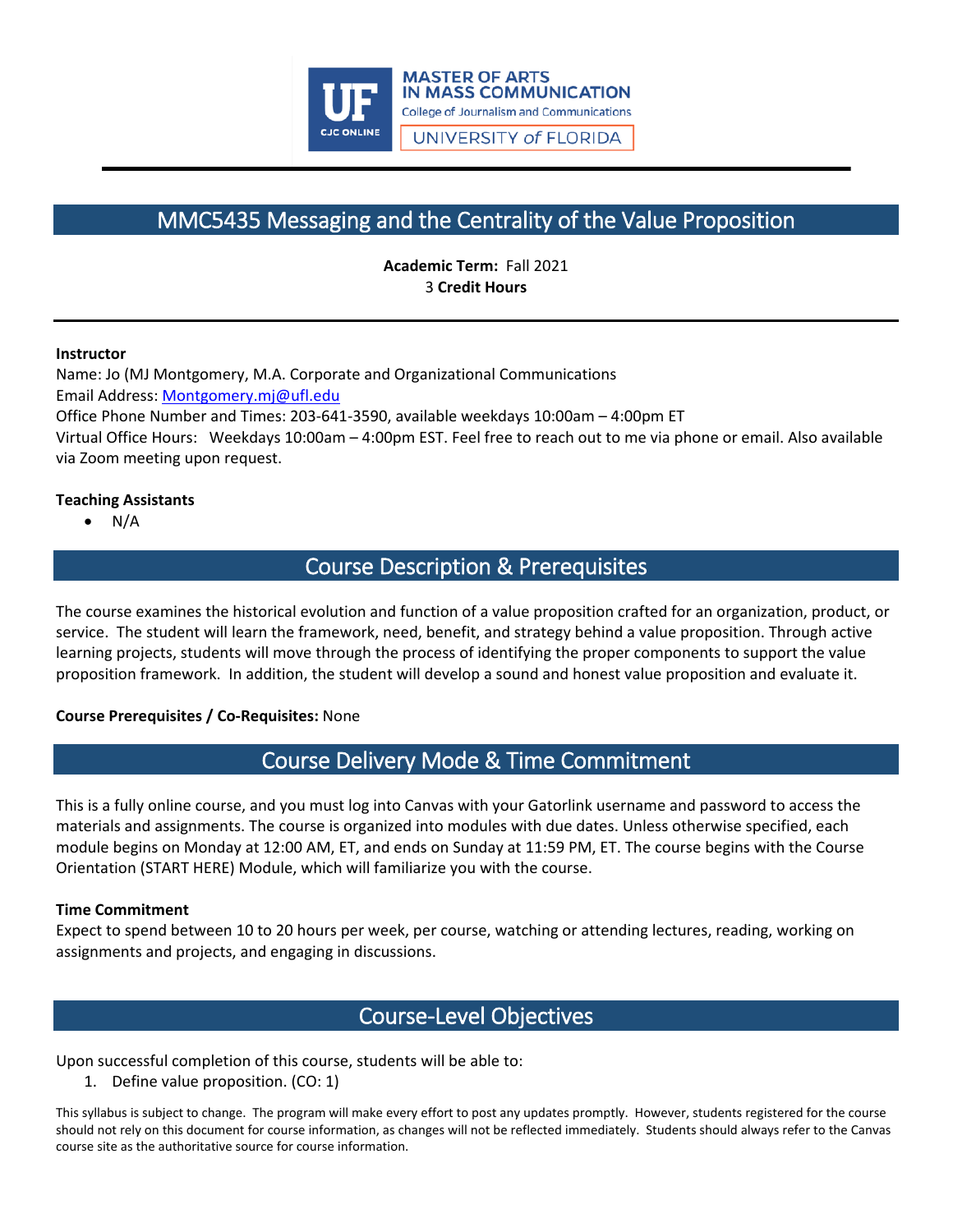- 2. Explain the historical evolution of value proposition. (CO: 2)
- 3. Describe the function of the value proposition. (CO: 3)
- 4. Identify the framework of a value proposition. (CO: 4)
- 5. Evaluate a value position. (CO: 5)
- 6. Create a value proposition. (CO: 6)

(CO = Course-Level Objective)

# Textbooks & Materials

#### **Required Course Textbook(s)**

Kelly, S., Johnston, P, & Danheiser, S. (2017), Value-Ology: Aligning sales and marketing to shape and deliver profitable customer value propositions. Palgrave Macmillan.

#### **Recommended Textbook(s)**

American Psychological Association. (2020). *Publication manual of the American Psychological Association: The official guide to APA style* (7th ed.).

- ISBN-13: 978-1433832161
- ISBN-10: 143383216X

Changes in the APA  $7<sup>th</sup>$  Edition [APA 7th Edition Concise Directions](https://ufl.instructure.com/courses/396235/files/56435314?wrap=1) [APA 7th Edition Student Paper Formatting Checklist](https://ufl.instructure.com/courses/396235/files/56436674?wrap=1) [APA 7th Edition Student Paper Setup Guide](https://ufl.instructure.com/courses/396235/files/56436205?wrap=1)

**Publisher Materials:** N/A

**Course Reserves: To Be Determined**

# Minimum Technology Requirements & Computer Skills

### **COMPUTER REQUIREMENTS**

#### **Basic [Computer Specifications](https://community.canvaslms.com/docs/DOC-2059) for Canvas**

- [Specifications](https://guides.instructure.com/m/67952/l/720328-what-are-the-basic-computer-specifications-for-canvas)
- Reliable Web Browser: Login to Canvas and make sure your Internet browser is compatible.

#### **Peripherals**

• A backup option should be available to minimize any loss of work such as an external hard drive, a USB drive, cloud storage, etc.

#### **Hardware**

- Dependable computer.
- Computer speakers.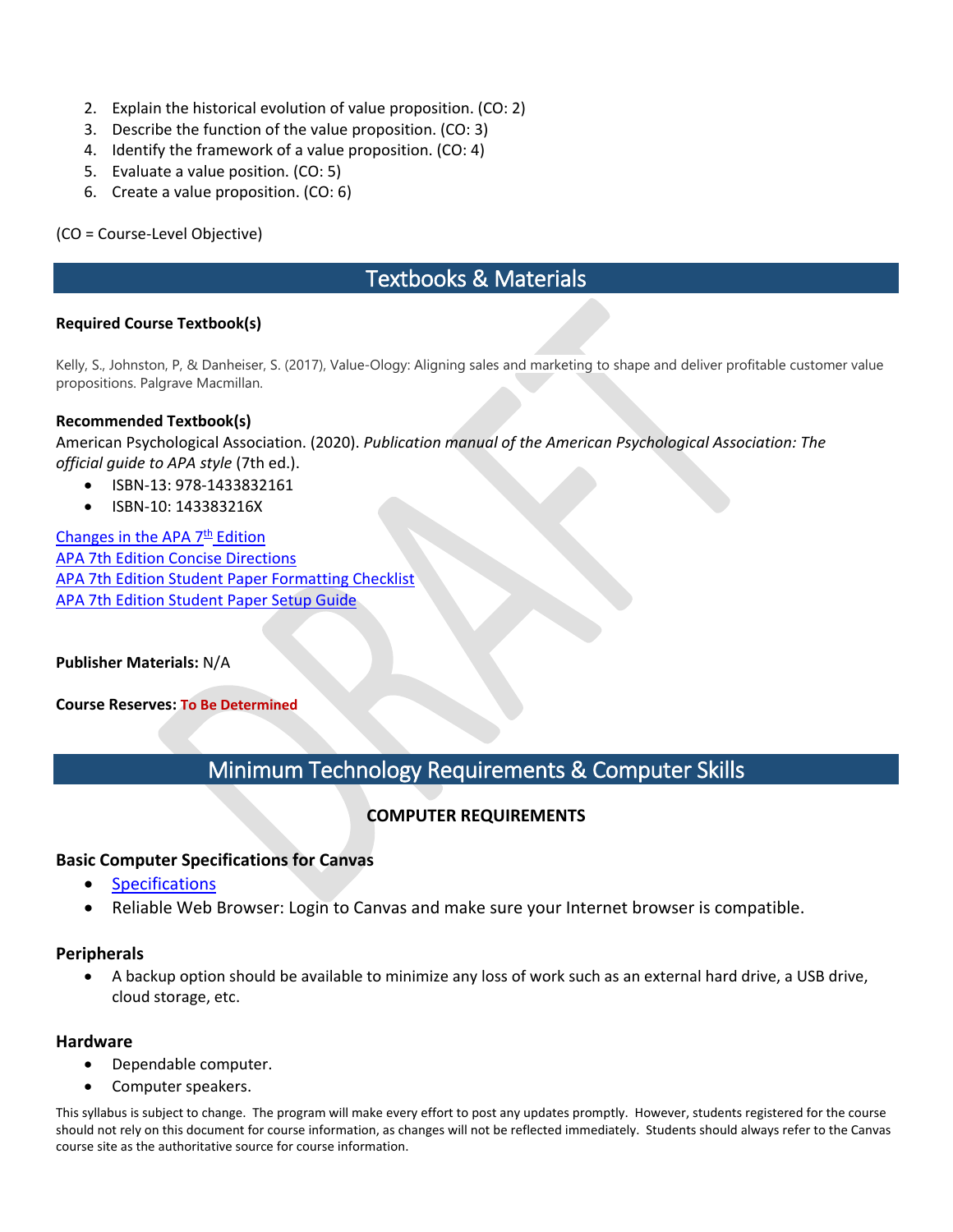- Headset with microphone.
- Webcam.

### **Software**

- [Microsoft Office 365.](https://news.it.ufl.edu/education/free-software-downloads-of-ms-office-365/)
- [UF Apps](https://info.apps.ufl.edu/) access UF software applications from any device from any location, at any time.
- Canvas Mobile App: Download instructions for *iOS* device or [Android device.](https://community.canvaslms.com/docs/DOC-1548)
- [Adobe Reader](https://get.adobe.com/reader/)
- <https://ufl.zoom.us/>

### **Internet Connection**

- Recommended: Broadband Internet connection with a speed of 4 Mbps or higher.
- To function properly, Canvas requires a high-speed Internet connection (cable modem, DSL, satellite broadband, T1, etc.). The minimum Internet connection speed to access Canvas is a consistent 1.5 Mbps (megabits per second) or higher.
- [Check your Internet speed here.](http://www.speedtest.net/)

### **Subscriptions, Plug-Ins, and Other Tools**

• [JAVA](https://www.java.com/en/download/manual.jsp)

### **MINIMUM COMPUTER AND DIGITAL INFORMATION LITERACY SKILLS REQUIREMENTS**

The general and course-specific computer and digital information literacy skills you must have to succeed in the course include, but are not limited to, the following:

- Accessing the Internet.
- Using Canvas.
- Using email with attachments.
- Creating and submitting files in processing program such as Microsoft Office Tools.
- Copying and pasting functions.
- Downloading and installing software.
- Using presentation, graphics, and other programs.
- Posting and commenting in an online discussion.
- Searching the University of Florida library and websites.

# Technical Support

In the event that you have technical difficulties with your course, please contact the [UF Computing Help Desk](https://it.ufl.edu/) either by filling out an [online request form](https://my.it.ufl.edu/CherwellPortal/UFITServicePortal) or calling 352-392-4357 - select option 1. The Help Desk is located on the ground floor of the Hub on the UF campus.

If your technical difficulties caused you to miss a due date, you MUST report the problem to the Help Desk and then email your instructor. Include the ticket number that you are given from the Help Desk in an email to the instructor to explain the late assignment/quiz/test.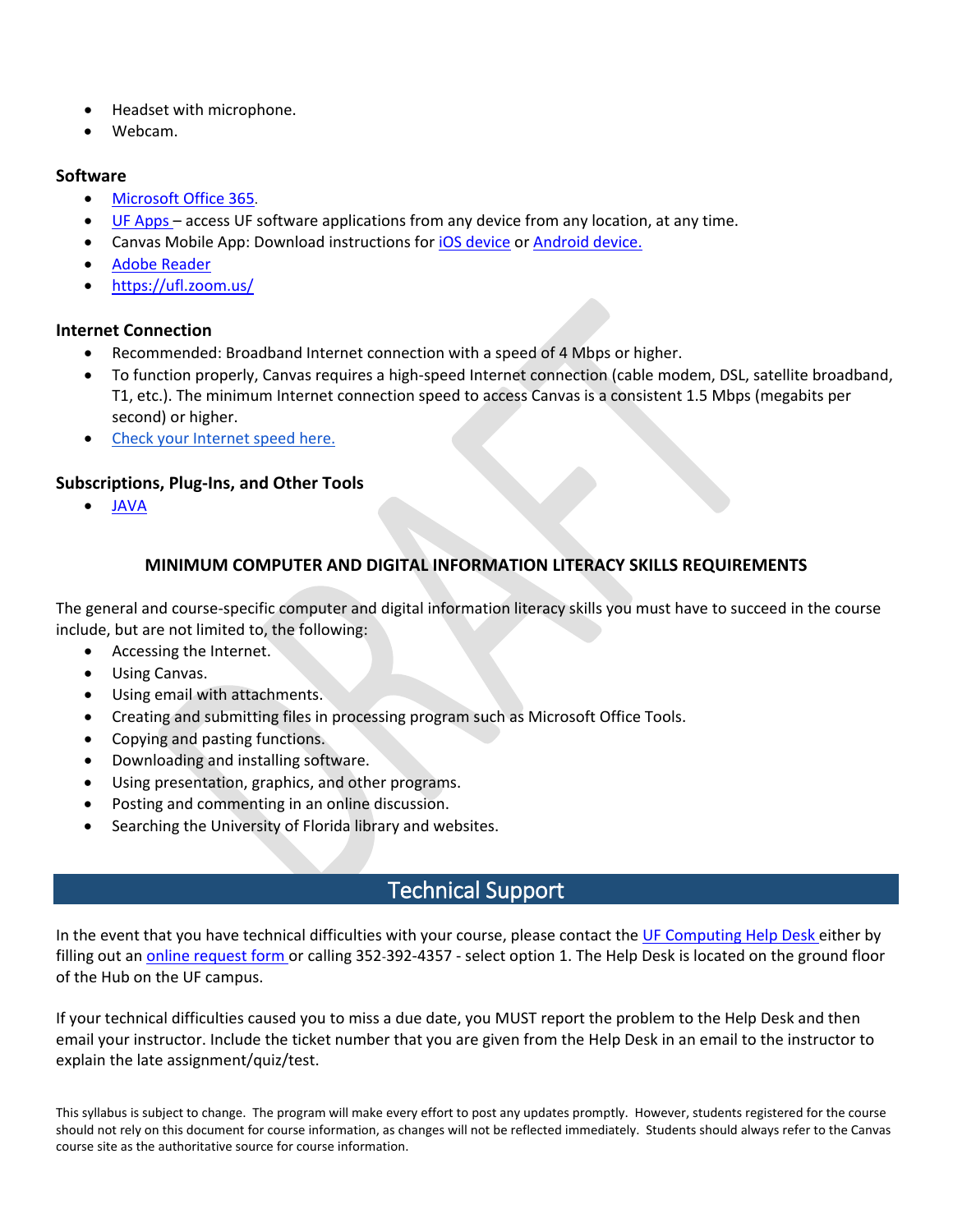### **IT Support** For all Technical assistance questions please contact the UF Computing Help Desk: Phone: 352-392-HELP (4357) Email: [helpdesk@ufl.edu](mailto:helpdesk@ufl.edu)

#### **Please Note**

Your instructor is not able to handle technological issues or answer questions related to computer issues. If a problem of this nature arises that causes you to miss an assignment, you must provide your Help Desk ticket number to the instructor in order to receive an extension.

# Course Grading Policies

Grading Criterion, Late Assignment Policy, and Expectations for Assignments

### **GRADING CRITERION**

### **Discussion Boards (20 %)**

There are nine discussion forums in this course. Your initial post must be a substantive and scholarly submission. You must reply to at least two other students' posts and your instructor with a substantive and scholarly response. A substantive response adds scholarly value to the discussion by bringing new ideas, research, evidence, etc. to the conversation. Responses such as "I agree," "Ditto," etc., are not acceptable replies and the rules of Netiquette must be followed. Replies are not texts with friends and proper rules of writing must be applied including citations and references (do not plagiarize).

All initial posts for each module discussion board must be submitted by Thursdays at 11:59 PM, ET, so your peers have time to respond to your initial post. Responses to peers are due by Sundays at 11:59 PM, ET. To view the grading criteria rubric for the discussions in the course room, click the Settings icon (the 3 dots on the top-right corner) and select the *Show Rubric* button.

#### **Final Project (30 %)**

The final project asks students to apply their learnings from throughout the course, to deliver a value proposition for a product or service. Students will demonstrate mastery of course content by creating, delivering and presenting a value proposition. The final project consists of six separate assignments that build on one another, each of which has distinct grading criteria. Students will select and research the product or service to be the focus of their value proposition. Students will create a value proposition framework and identify the components and subsets: product or service benefits, features and experiences, as well as the customer wants, fears, and needs. Students will conduct an evaluation to determine if their value proposition is relevant to its customer/audience, and ultimately effective. As the final step, students will communicate their value propositions, in an engaging and convincing way, to a customer/audience.

#### **Video (5 %)**

Students will create a 15-second video (the minimum length of a VT advertisement), that communicates the value proposition of their product or service directly to the customer/audience. This exercise not only tests the quality of the value proposition but allows the student to hone the skill of relevant and succinct value proposition communication.

#### **Writing Assignments (45%)**

In addition to the written assignments for the final project, there are seven additional writing assignments in this course. Each writing assignment is directly related to the content of the module's objectives and provides students with the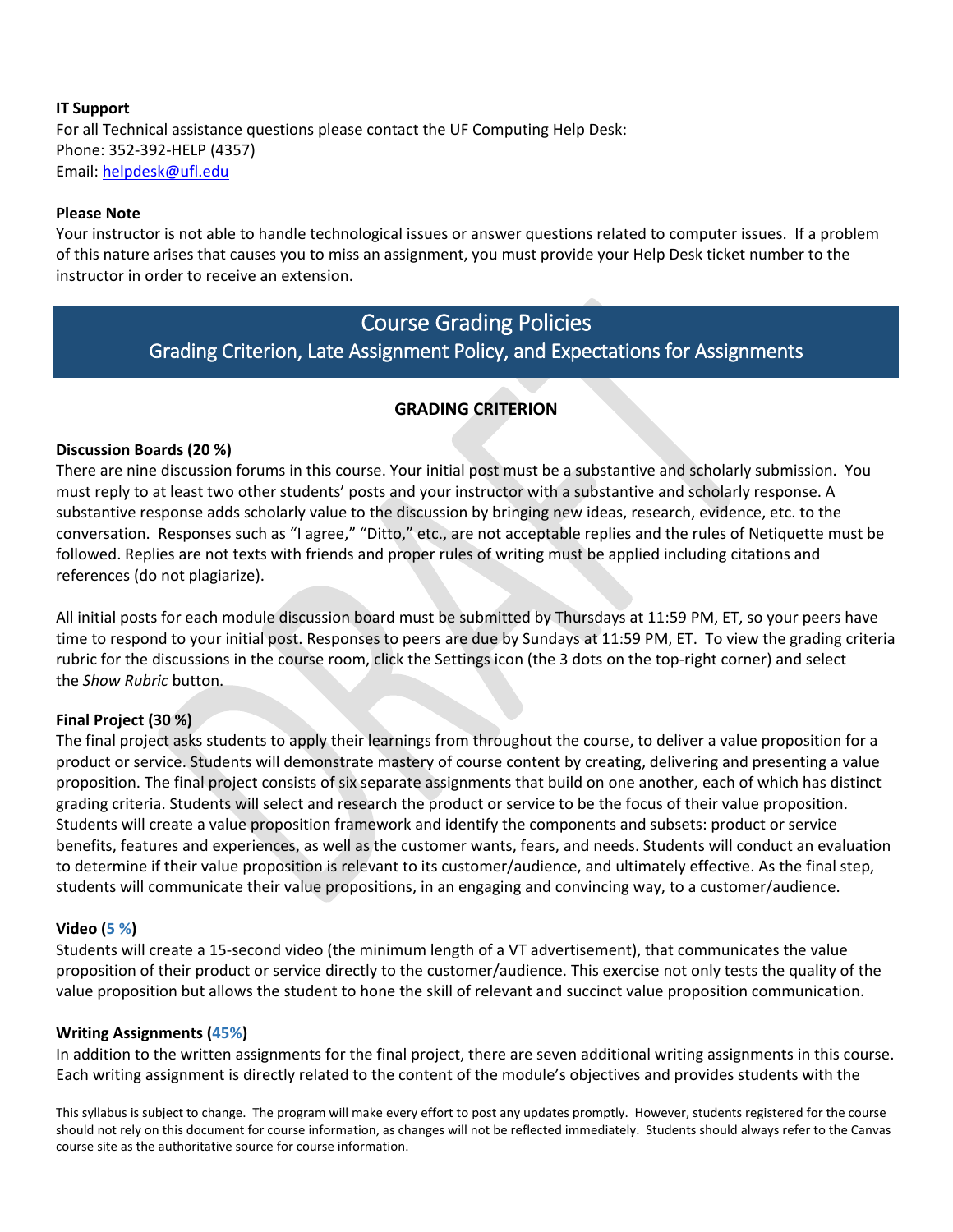opportunity to identify the relevant concepts and processes used in creating and evaluating a value proposition. Students will be challenged to consider popular/other opinions on value proposition creation, share their opinion and support it them. Students will identify negative consequences of no, or poor, value propositions. Students will compare/contrast the course's value proposition framework with the popular value proposition canvas created by Alex Osterwalder. Ultimately, students will determine if the value proposition they created meets all the components and subset criteria, and whether it conforms to the full definition of a value proposition.

### **Expectations for Writing Assignments: Writing Style**

In order to meet the academic rigor and standards of a graduate program, all students are required to use the Publication Manual of the American Psychological Association (APA) 7th Edition style in their courses. The APA 7th Edition Manual has a plethora of guidelines that includes scholarly writing, publishing principles, elements and format for your papers, writing style and grammar, bias-free language guidelines, mechanics of style, intext citing and references, etc. For additional information on notable changes, see changes between APA 6th Edition and APA 7th Edition.

Your grade will be calculated based on the following:

| <b>Assignments/Assessments</b>                                                                |      | Weight (%) |
|-----------------------------------------------------------------------------------------------|------|------------|
| Course Orientation: These assignments are required; however, they not count towards the final | 0    | 0%         |
| grade.                                                                                        |      |            |
| Student Introduction<br>$\bullet$                                                             |      |            |
| <b>Course Evaluation</b><br>$\bullet$                                                         |      |            |
| <b>9 Discussions</b>                                                                          | 900  | 20%        |
| Worth up to 100 points each.<br>$\bullet$                                                     |      |            |
| 1 Video                                                                                       | 100  | 5%         |
| Worth up to 100 points each.<br>$\bullet$                                                     |      |            |
| <b>7 Written Assignments</b>                                                                  | 700  | 45%        |
| Worth up to 100 points each.<br>$\bullet$                                                     |      |            |
| 1 Final Project (six assignments)                                                             | 600  | 30%        |
| Worth up to 100 points.<br>$\bullet$                                                          |      |            |
| <b>TOTAL</b>                                                                                  | 2300 | 100%       |

| Grade | Percentage |
|-------|------------|
| A     | 92.5-100%  |
| А-    | 89.5-92.4% |
| B+    | 86.5-89.4% |
| R     | 82.5-86.4% |
| В-    | 79.5-82.4% |
| C+    | 76.5-79.4% |
| C     | 72.5-76.4% |
| $c-$  | 69.5-72.4% |
| D+    | 66.5-69.4% |
| D     | 62.5-66.4% |
| D-    | 59.5-62.4% |
| Е     | 0 – 59.4%  |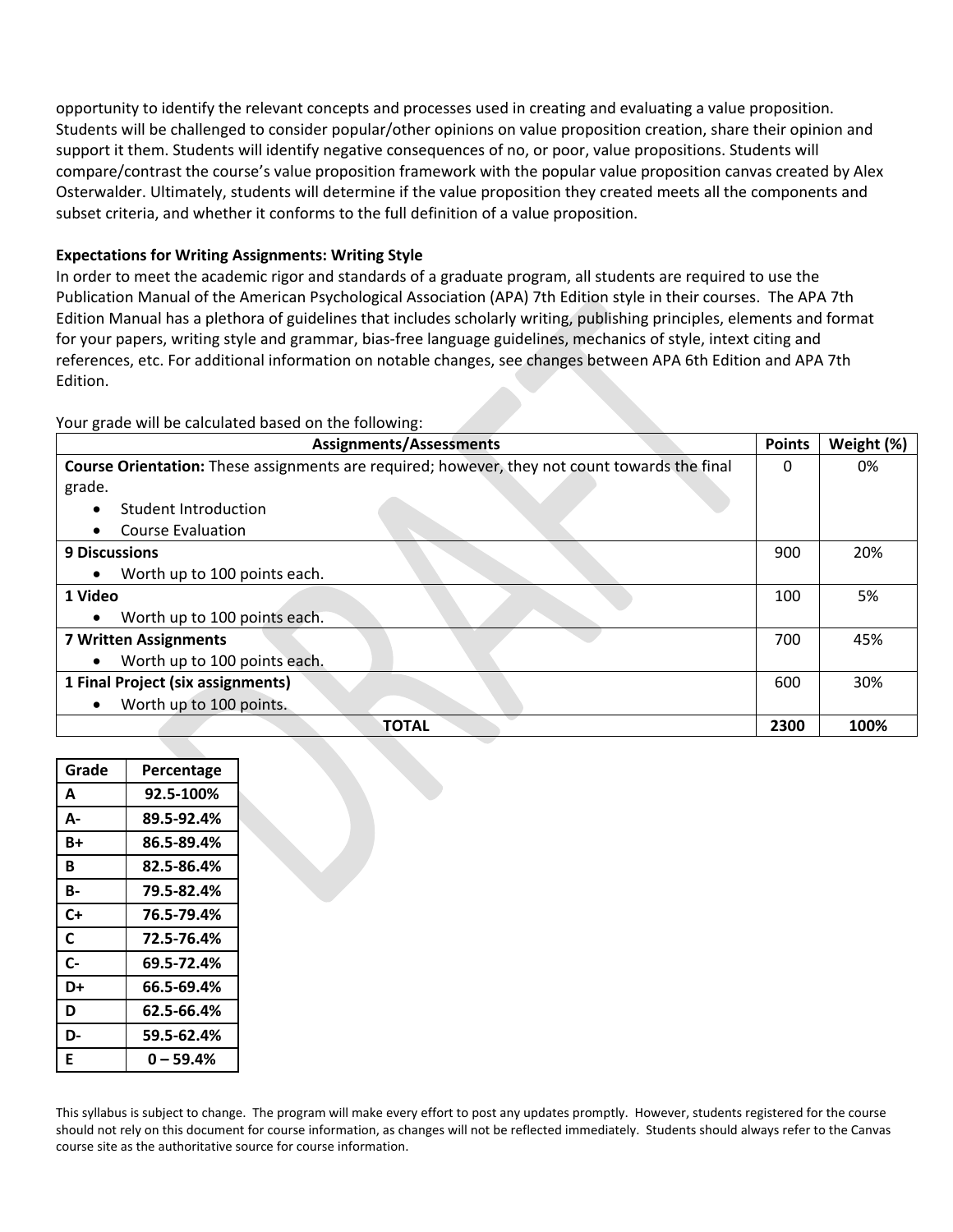The only passing grades for graduate students are A, A-, B+, B, B-, C+, C, and S. Grades of B-, C+ or C count toward a graduate degree if an equal number of credits in courses numbered 5000 or higher have been earned with grades of B+, A- and A, respectively. Grade points are not given for S and U grades; S and U grades are not used to calculate grade point averages. All letter-graded courses eligible to count toward the graduate degree, except 1000- and 2000-level courses, are used to calculate the cumulative grade-point average. Letter grades of C-, D+, D, D- or E are not considered passing at the graduate level, although the grade points associated with these letter grades are included in grade point average calculations. See the [UF grading policy](https://catalog.ufl.edu/graduate/regulations/#text) for more information.

### **LATE ASSIGNMENT POLICY**

Late assignments will not be accepted unless it is a [University excused absence](https://catalog.ufl.edu/UGRD/academic-regulations/attendance-policies/) as stated in the attendance policies. *No*  late work will be accepted for final projects or work due in the final week of class due to the university grading *deadlines.* If potential issues arise concerning submitting final work, students should contact their instructors before deadlines to discuss the possibility of an Incomplete Grade Contract.

- 1. Late Assignment Grade Reductions
	- a. 0-24 Hours Late: 10% reduction in grade.
	- b. Over 24 Hours (24 hours and 1 minute) to 7 Calendar Days Late: 20% reduction in grade.
	- c. After the  $7<sup>th</sup>$  Calendar Day: Work will not be accepted.
- 2. Late Discussions will not be accepted.

### **EXPECTATIONS FOR ASSIGNMENTS**

#### • **Missed Live Lectures**

In courses where there are live weekly or bi-weekly lectures, a recording of the lecture will be provided if you cannot attend. You will be responsible to "make-up" the missed lecture by viewing the recorded lecture and completing a required assignment. (If applicable, state the nature of the assignment (a written synopsis, video synopsis, outline, reaction paper, etc.).

#### • **Missed Live Virtual Meetings**

In courses where there are live virtual meetings (mandatory or optional), a recording of the meeting will be provided if you cannot attend. You will be responsible to view the recorded meetings. In missed mandatory meetings, the instructor may require that you complete an assignment.

#### • **Course Evaluation**

Students are expected to provide professional and respectful feedback on the quality of instruction in this course by completing course evaluations online via GatorEvals. Guidance on how to give feedback in a professional and respectful manner is available at [https://gatorevals.aa.ufl.edu/students/.](https://gatorevals.aa.ufl.edu/students/) Students will be notified when the evaluation period opens, and can complete evaluations through the email they receive from GatorEvals, in their Canvas course menu under GatorEvals, or via [https://ufl.bluera.com/ufl/.](https://ufl.bluera.com/ufl/) Summaries of course evaluation results are available to students at [https://gatorevals.aa.ufl.edu/public-results/.](https://gatorevals.aa.ufl.edu/public-results/)

## Accessibility Policy

Students requiring reasonable access to services and resources required by the Americans with Disabilities Act of 1990, Section 504 of the Rehabilitation Act of 1973, and other applicable federal and state regulations, please access UF [Accessibility](https://accessibility.ufl.edu/) for all options available to you. Once registered, students will receive an accommodation letter which must be presented to the instructor when requesting accommodations. Please register early!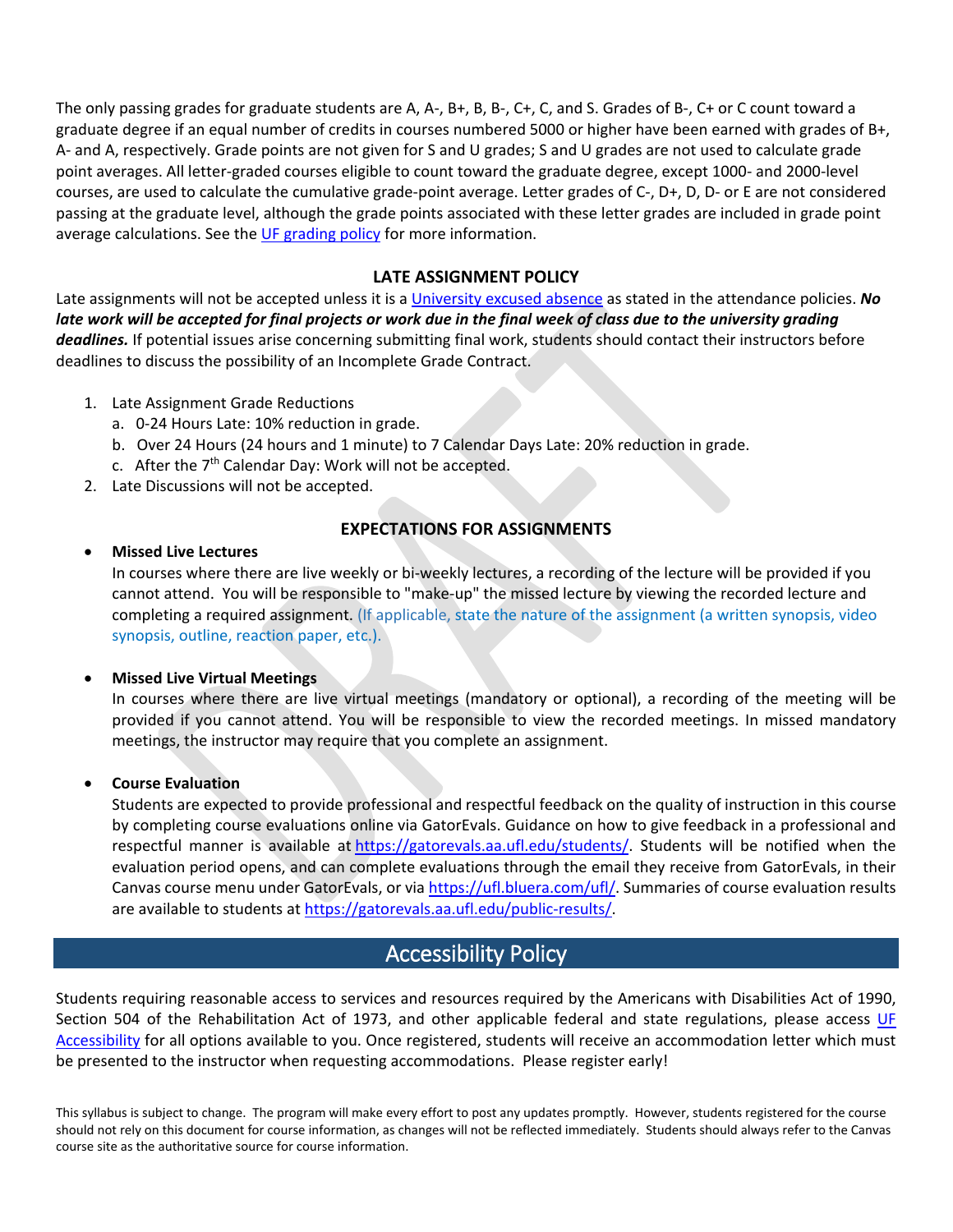#### **Contact Information**

- For ADA questions: Dr. Russ Froman, [rfroman@ufl.edu](mailto:rfroman@ufl.edu?Subject=Subject%20Here) , Phone: 352 273-1094
- Disability Resource Center: Gerry Altamirano, [galtamirano@ufl.edu](mailto:galtamirano@ufl.edu?Subject=Subject%20Here) , Phone: 352 392-8565
- Electronic Information Technology & Communication Accessibility: Anne Allen, [alallen@ufl.edu](mailto:alallen@ufl.edu?Subject=Subject%20Here), Phone: 352-871-2707
- For persons with hearing or speech related accessibility needs: When trying to access an office on campus that does not list a TDD/TTY number, contact the Florida Relay Service at 800-955-8771(TDD) or 711 (V/TDD).

#### **Accessibility Resource Center**

University of Florida PO Box 114085 Gainesville, FL 32611-4085 Phone: 352-392-8565 [Email: accessuf@dso.ufl.edu](mailto:accessuf@dso.ufl.edu)

#### **Address**

Environmental Health and Safety Administrative Offices 916 Newell Dr Gainesville, FL 32603

For more information, see UF's [Electronic Information Technology Accessibility \(EITA\) Policy.](https://it.ufl.edu/policies/eita-accessibility/eita-policy/)

# Communication Policy

### **EXPECTATIONS FOR STUDENTS**

#### **Announcements**

You are responsible for reading all announcements posted in the courseroom each time you log in.

#### **Email**

You are responsible for reading all your course email and responding in a timely manner (within 24 hours).

#### **Video Conferencing** *(Not applicable to this course – all instructor lectures will be videotaped)*

You are responsible for attending course video conferencing meetings. If you cannot attend the video conferencing meeting, please advise the instructor and/or your team at least 24 hours in advance (exceptions can be made for legitimate emergencies). You are expected to demonstrate netiquette and etiquette communication expectations.

#### **Course-Related Questions**

Post course-related questions to the FAQ discussion board. This allows other participants with the same question to benefit from the responses. Also, make sure you review this forum prior to posting a question. Someone may have already asked and answered the question in previous posts.

#### **INSTRUCTOR'S PLAN FOR CLASSROOM RESPONSE TIME AND FEEDBACK**

#### **Email Policy**

Except for weekends, holidays, and University breaks, the instructor will typically respond to emails within 48 hours. You should ask course-related questions in the FAQ discussion board. If you have questions of a personal nature, please email the instructor.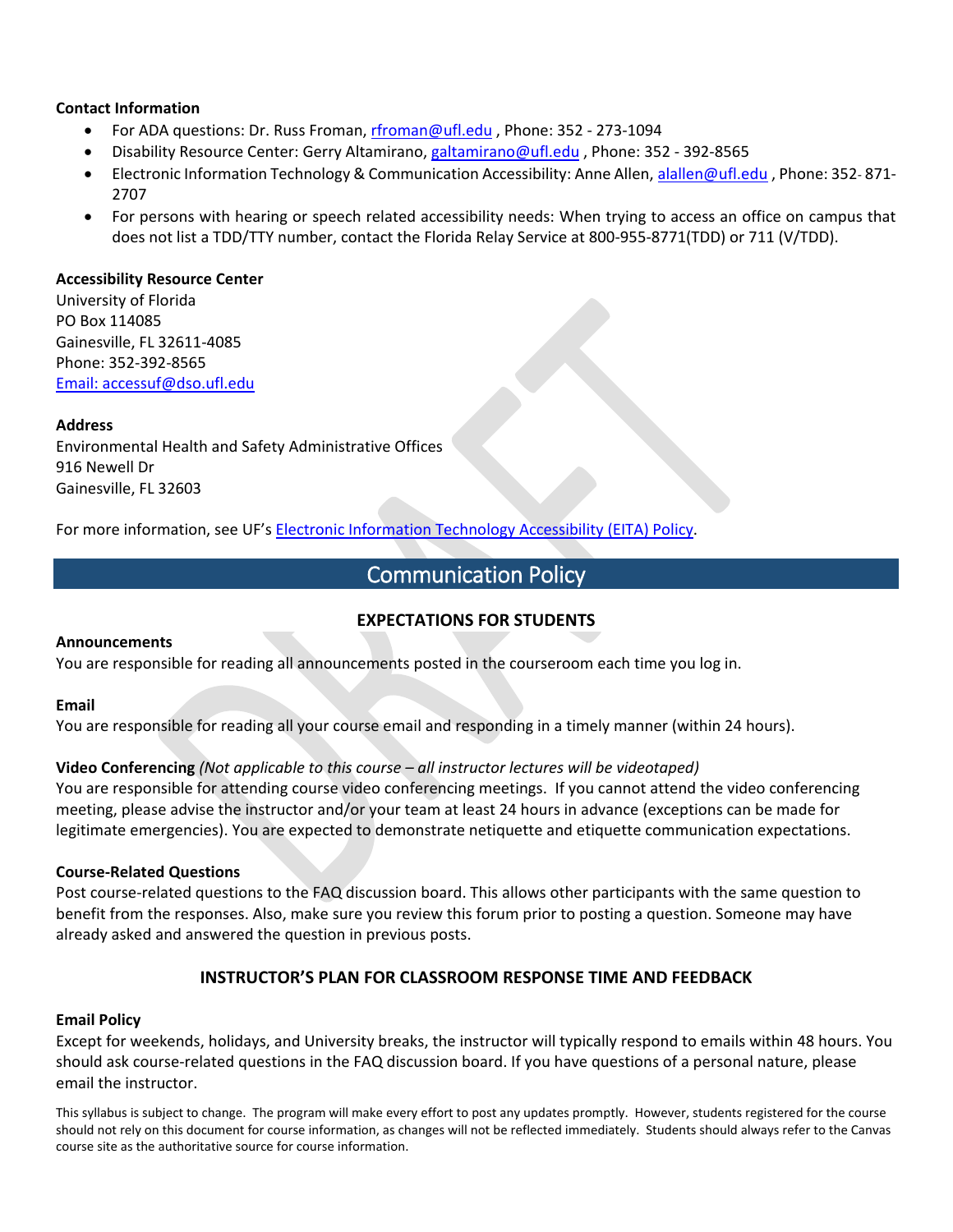#### **Assignment Feedback Policy**

The instructor will provide feedback on submitted assignments within one week of the submission date. Some assignments may require a longer review period, which the instructor will communicate to you.

#### **Course-Related Questions Policy**

Except weekends and holidays, the instructor will generally answer questions within 48 hours.

### **Video Conferencing**

The instructor will provide any information on required video conferencing within the courseroom.

### **Electronic Communication Policy**

In addition to the University's policy, please consider the following:

- Privacy, confidentiality, and security in all electronic communications. See [Information Security.](https://it.ufl.edu/policies/information-security/)
- All electronic communication resources must be used for the course and in alignment with to the CJC Online and University mission. See the [Acceptable Use Policy.](https://it.ufl.edu/policies/acceptable-use/acceptable-use-policy/)
- Prohibited use of false identity, false identity pseudonyms, or anonymous (sender's name or electronic identification is hidden).
- Prohibited online access without consent.
- Prohibited disruption of services including introducing computer contaminants (viruses).
- Prohibited [harassment](https://it.ufl.edu/policies/acceptable-use/acceptable-use-policy/) of any kind.

#### **Privacy**

If your course includes live synchronous meetings, the class sessions will all be audio visually recorded for students in the class to refer back and for enrolled students who are unable to attend live. Students who participate with their camera engaged or utilize a profile image are agreeing to have their video or image recorded. If you are unwilling to consent to have your profile or video image recorded, be sure to keep your camera off and do not use a profile image. Likewise, students who un-mute during class and participate orally are agreeing to have their voices recorded. If you are not willing to consent to have your voice recorded during class, you will need to keep your mute button activated and communicate exclusively using the "chat" feature, which allows students to type questions and comments live.

Please see UF's Information Technology [policies](https://it.ufl.edu/policies/) for additional information.

# Select CJC and University Policies and Guidelines

#### **Academic Integrity Policy**

UF students are bound by The Honor Pledge which states, "We, the members of the University of Florida community, pledge to hold ourselves and our peers to the highest standards of honor and integrity by abiding by the Honor Code." The [Student Honor Code,](https://sccr.dso.ufl.edu/policies/student-honor-code-student-conduct-code/) Violation of the Student Honor Code, specifies a number of behaviors that are in violation of this code and the possible sanctions. Furthermore, you are obligated to report any condition that facilitates academic misconduct to the appropriate personnel. If you have any questions or concerns, please consult with the instructor or TA's in this class.

### **Netiquette**

Casual style of communication is commonly found in the online environment and students are sometimes tempted to relax their grammar, word choice, syntax (arrangement of words to create well-formed sentences), writing mechanics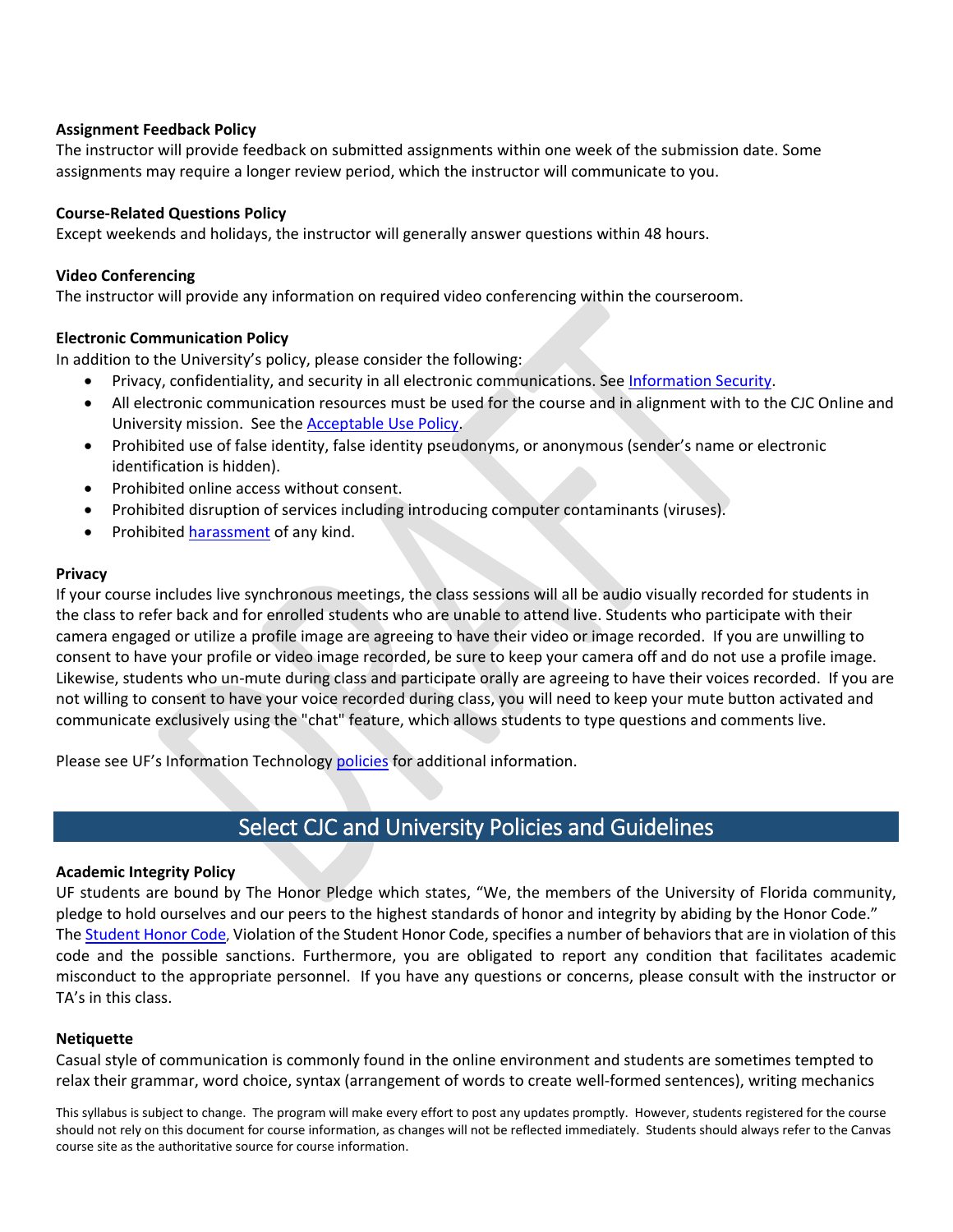(capitalization, punctuation, and spelling), and/or professionalism. Keep in mind when communicating with others to be courteous, civil, respectful, and professional. Please remember that you are adult students and professionals—your communication must be appropriate.

#### **Online Attendance Policy**

Since the course is online, you should access your course at least four times per week to ensure you do not miss pertinent postings, messages, or announcements. It is imperative that you meet course deadlines and stay active in discussion boards, group projects, etc. If you are experiencing a major illness, absences due to University duties, or other large-scale issues, contact the instructor immediately.

Students are responsible for meeting all academic objectives as defined by the instructor. In general, acceptable reasons for absences include illness, serious family emergencies, special curricular requirements, military obligation, severe [weather conditions,](https://emergency.ufl.edu/weather-information/) [religious holidays,](https://regulations.ufl.edu/wp-content/uploads/2012/09/4052.pdf) and participation in official University activities. Absences from class for courtimposed legal obligations (e.g., jury duty or subpoena) must be excused. [Excused absences](https://catalog.ufl.edu/graduate/regulations/#text) must be consistent with university policies in the Graduate Catalog and require appropriate documentation. For additional information, see the [attendance policies.](https://catalog.ufl.edu/UGRD/academic-regulations/attendance-policies/)

#### **Plagiarism**

Plagiarism is unacceptable; especially, in the academic communities. All academic work must be an original work of your own thought, research, or self-expression. Plagiarism includes, but is not limited to, prohibited collaboration, consultation, submission of academic work that has been purchased or obtained (see the [UF Policy: Student Conduct Violation\)](https://flexible.dce.ufl.edu/media/flexibledceufledu/documents/uf_policy_student_conduct.pdf). Remember that plagiarism is not acceptable in any of your work including all discussion board posts, journal entries, wikis, and other written and oral presentation assignments. Always cite your sources!

#### **Software Use**

All faculty, staff, and students of the University are required and expected to obey the laws and legal agreements governing software use. Failure to do so can lead to monetary damages and/or criminal penalties for the individual violator. Because such violations are also against University policies and rules, disciplinary action will be taken as appropriate. We, the members of the University of Florida community, pledge to uphold ourselves and our peers to the highest standards of honesty and integrity.

#### **Notification to Students of FERPA Rights**

There are federal laws [\(FERPA\)](https://registrar.ufl.edu/ferpa) protecting your privacy with regards to grades earned in courses and on individual assignments.

#### **Student Guidelines for Courseroom Challenges**

Student with questions regarding course content such as assignments, assessments, instructional materials, lectures, meetings, course objectives, course module objectives, or other areas of the course, please adhere to the following guidelines:

- 1. You should first *approach the faculty member who is teaching the course* to ask for clarifications regarding the course assignments, assessments, materials, lectures, meetings, etc.
	- i) In the Course Orientation Module, you will find the Frequently Asked Questions (FAQ) page which has been placed there for the purpose of addressing course questions, issues, and challenges.
	- ii) In the Course Orientation Module Welcome page, under Meet your Instructor, you find the faculty members email and directions for requesting an appointment where you can address any concerns and/or questions.
- 2. If after meeting with *the faculty member teaching the course* you are still not clear on the course assignments, assessments, materials, lectures, meetings, etc., then the next step would be to contact online advising [\(onlineadvising@jou.ufl.edu\)](mailto:onlineadvising@jou.ufl.edu) for additional guidance.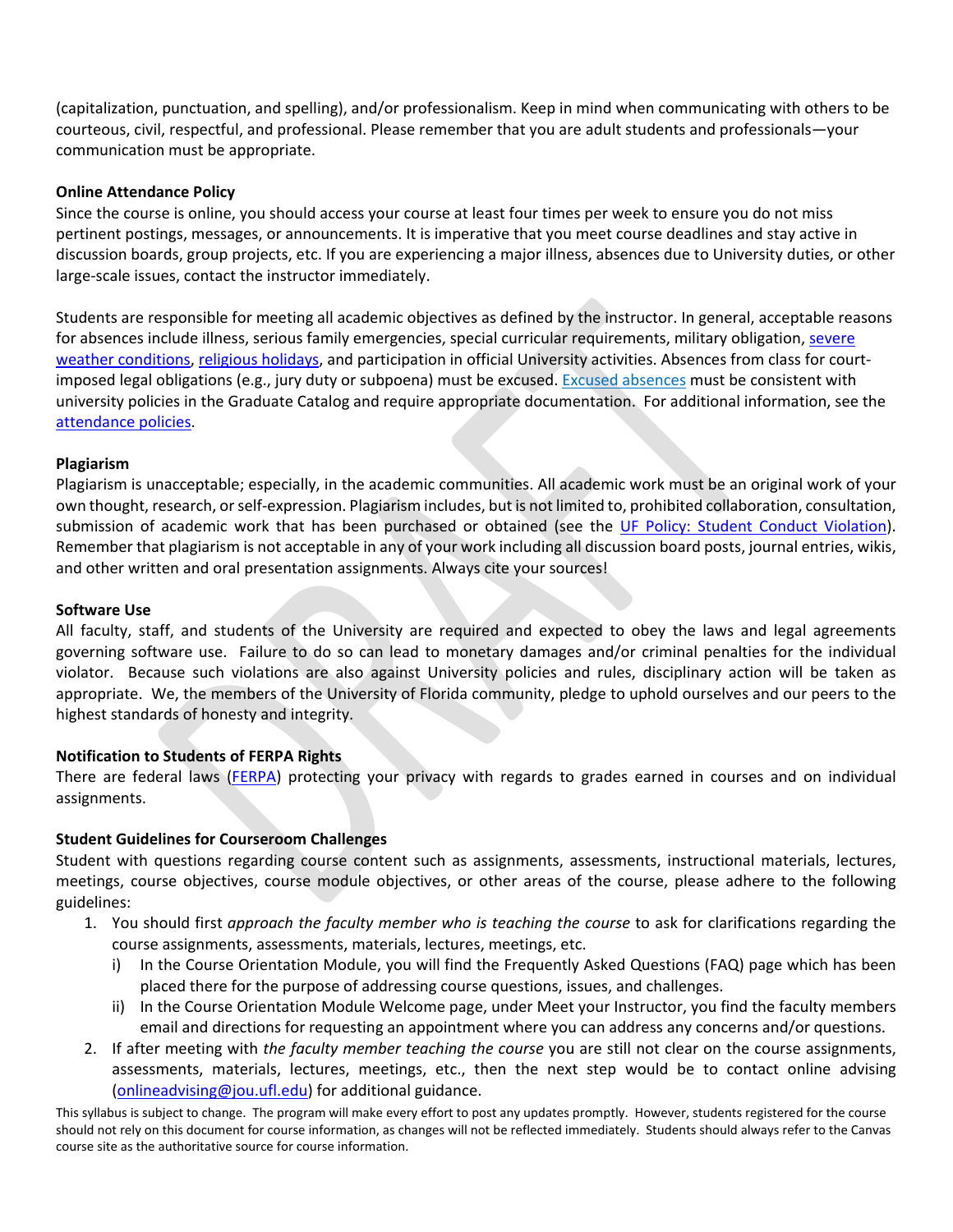#### **Video Conferencing Etiquette**

Video conferencing is an excellent tool to interface with your peers and instructor(s) and there are also netiquette expectations to ensure that all participants are respected and treated with civility. Please make sure that you follow all of the netiquette and [etiquette](https://www.advising.ufl.edu/docs/ProfessionalEtiquette.pdf) expectations including the following:

- 1. Be punctual and courteous.
- 2. Position your camera at eye level with good lighting.
- 3. Show respect and professionalism by dressing business casual or business professional.
- 4. No smoking or drinking alcoholic drinks.
- 5. Make sure your background is in a proper setting with minimal distractions.
- 6. Mute your microphone when you are not speaking.

#### **Writing Style**

In order to meet the academic rigor and standards of a graduate program, all students are required to use the Publication Manual of the American Psychological Association (APA)  $7<sup>th</sup>$  Edition style in their courses. The APA  $7<sup>th</sup>$  Edition Manual has a plethora of guidelines that includes scholarly writing, publishing principles, elements and format for your papers, writing style and grammar, bias-free language guidelines, mechanics of style, intext citing and references, etc. For additional information on notable changes, see changes between APA  $6<sup>th</sup>$  Edition and APA  $7<sup>th</sup>$  Edition.

# Academic and Student Resources

#### **Academic Resources**

- [One UF Student Portal](https://one.uf.edu/dashboard/) Course registration, final grades, transcript requests, degree audit.
- [GatorEvals](https://gatorevals.aa.ufl.edu/) Online faculty evaluations and results.
- [UF Bookstore:](https://www.bsd.ufl.edu/g1c/bookstore/bookstore.asp) Phone: 352-392-0194, Email: [ufbookstore@bsd.ufl.edu](mailto:ufbookstore@bsd.ufl.edu)
- [Library Support:](https://cms.uflib.ufl.edu/ask) Various ways to receive assistance with respect to using the libraries or finding resources. [UF Library Services for Distance Students](http://guides.uflib.ufl.edu/distancelearners) [Ask a Librarian](http://cms.uflib.ufl.edu/ask) – chat with librarians online. CJC Librarian - [April Hines,](mailto:aprhine@uflib.ufl.edu) Phone: 352-273-2728, Email: [aprhine@uflib.ufl.edu.](mailto:aprhine@uflib.ufl.edu) [Course Reserves:](https://cms.uflib.ufl.edu/accesssupport/coursereserves) Electronic resource reserve items that can be accessed via links or files.
- Copyright Concerns [of Graduate Researchers:](http://guides.uflib.ufl.edu/copyright/copyrightgradstudents) Information and resource guide on copyright concerns.
- [Teaching Center:](https://teachingcenter.ufl.edu/) General study skills and tutoring. Broward Hall, Phone: 352-392-2010 or 352-392-6420.
- [Writing Studio:](https://umatter.ufl.edu/office/writing-studio/) Provides one-on-one consultations and workshops tailored to specific classes (graduate and undergraduate). 302 Tigert Hall, Phone: 352-846-1138.
- [Online Student Complaints:](https://distance.ufl.edu/student-complaint-process/) This process is designed to make every attempt to resolve student complaints within its academic and administrative departments at the program level.
- [Information for Veterans:](http://veterans.ufl.edu/) Veterans Affairs Certification: Phone: 352 294-2948